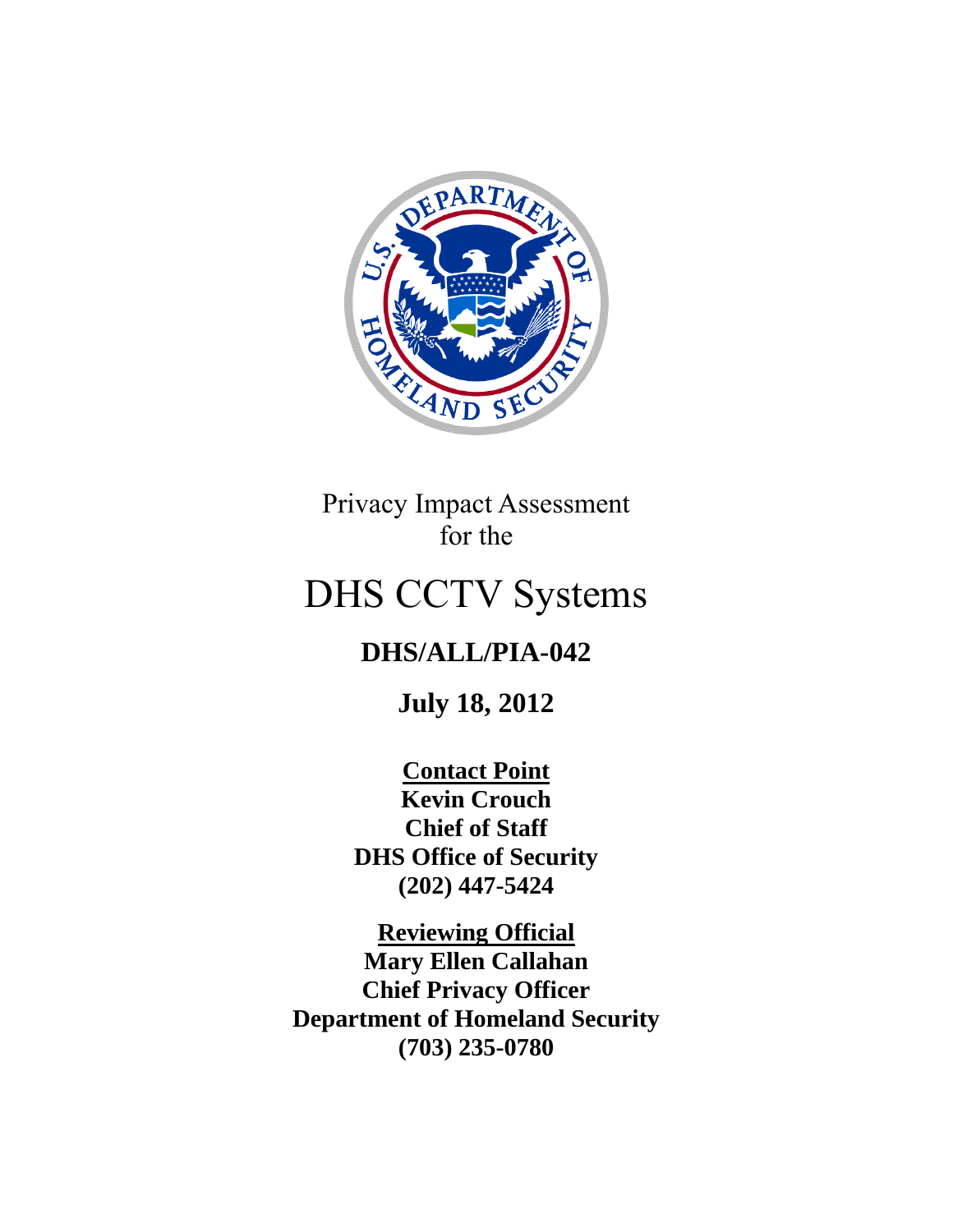

## **Abstract**

The Department of Homeland Security (DHS) and its components deploy a number of Closed-Circuit Television (CCTV) systems throughout the department (See Appendix for detailed list). DHS' CCTV systems are used to obtain real-time and recorded visual information in and around federal worksites and facilities to aid in crime prevention and criminal prosecution, enhance officer safety, secure physical access, promote cost savings, and assist in terrorism investigation or terrorism prevention. DHS conducted this Privacy Impact Assessment (PIA) because these systems have the ability to capture images of people, license plates, and any other visual information within range of the cameras. This PIA replaces existing CCTV PIAs: those PIAs will be retired with the publication of this PIA and are listed in the appendix.

## **Overview**

CCTVs are used for various reasons: to keep property safe and secure for federal employees; to provide a cost-effective method to monitor a location, provide archived video coverage for investigations; and to deter against future crime or attack.

DHS is responsible for the protection of federal facilities, employees and visitors, which may be the target of acts of terrorism or other crimes such as robbery, burglary or vandalism. Crimes in progress may be detected and possibly prevented since the video feeds can be monitored in real-time. Also, a clearly visible camera alerts the public that they are being monitored, which may deter criminal activity.

Networked security video systems typically consist of analog or IP cameras, recording devices, and monitoring capabilities with a network consisting of closed-circuit video cameras, video recorders, and monitoring capabilities that captures video-only feeds or a stand-alone system with one camera monitoring a specific area. The cameras are capable of streaming live video shots but most of the government networks of security video systems use firewalls to limit viewing to those in the viewing room or to those viewing through remote monitoring. The CCTV cameras include a series of fixed cameras and pan-tilt-zoom  $(PTZ)^1$ cameras. The recording devices consist of Digital Video Recorders (DVRs) which use hard drives to store recorded video and Network Video Recorders (NVRs), which use mass storage devices with multiple arrays of hard drives. After the storage capacity is reached; the units automatically overwrite previously recorded video with the most recent images unless video has been identified to be retained for security purposes. This process is known as First In, First Out (FIFO). Regardless of storage capacity, DHS policy is to only retain video for six months.

Some cameras used for DHS CCTV systems utilize zoom capability with manual tracking (i.e., panning and tilting), which allows the officer conducting the monitoring to gain the best image of any activity. Other CCTV systems are set to automatically tour an area. The cameras are placed in various locations on the perimeters or inside of federal facilities, such as parking lots, entrances, and secured areas, to provide the greatest possible range and area of monitoring. Cameras contain low-light technology to support detection of unauthorized or suspicious activities at night. The cameras are not placed in areas with a reasonable expectation of privacy like bathrooms or changing rooms.

<sup>&</sup>lt;sup>1</sup> PTZ means the camera can zoom in on both vertical and horizontal movement.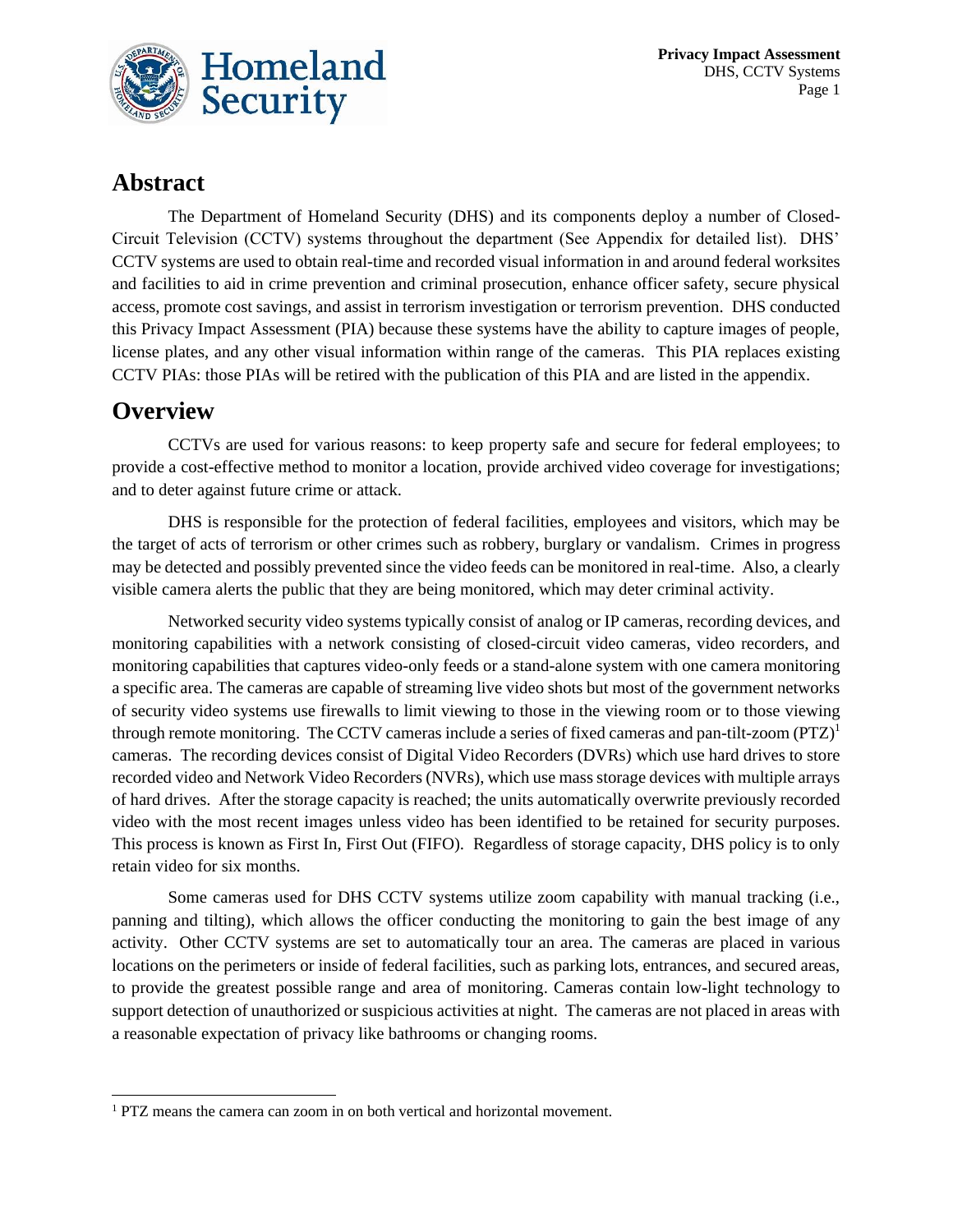

DHS uses the video feeds to detect and respond to potentially unlawful activities in real time in the areas using CCTV. The video feeds may also be used to support law enforcement investigations to the extent that they contain information relevant to a criminal (or potential criminal) activity. For example, if a suspicious package is placed outside a federal building that uses the system, the cameras will provide an image of this activity and allow DHS or local law enforcement to take appropriate responsive action. Additionally, if the package is determined to be an explosive device, the recordings could be used to further investigate this criminal activity, assist in identifying the suspects, and/or provide evidence that may be used in court.

DHS will use an image, such as a license plate number, captured by the video feed to identify an individual or link an individual to a specific event or investigation. In general, DHS will use CCTV feeds to further investigations, link data elements, and identify individuals.

Privacy protections for CCTV systems include limiting access to the video feed to only authorized users and law enforcement partners, establishing clear auditing systems so every use of the CCTV system is logged and reviewable and restricting storage to six months or less. Also, DHS users agree to a "Rules of Behavior" which subjects employees to administrative and potentially criminal penalties if any misuse occurs.

This PIA covers CCTV systems that only capture video; it does not cover the collection of audio. Some CCTV cameras used by DHS have audio capability but it is disabled for use. If audio is required for use, then a separate PIA will have to be completed.

## **Section 1.0 Authorities and Other Requirements**

## **1.1 What specific legal authorities and/or agreements permit and define the collection of information by the project in question?**

DHS has legal authority under 40 U.S.C. § 1315 to protect the buildings, grounds, and property owned, occupied or secured by the federal government, and the persons on the property. In addition, the *Physical Security Criteria for Federal Facilities, An Interagency Security Committee Standard, Report*  issued on April 12, 2010 and successor documents require CCTV monitors for the majority of federal buildings from low security requirements to very high.

The DHS Physical Security Construction and Equipment Handbook, May 27, 2010, requires CCTV for the protection of DHS Headquarters sites.

## **1.2 What Privacy Act System of Records Notice(s) (SORN(s)) apply to the information?**

The SORNs for this PIA are DHS/ALL-024 - Department of Homeland Security Facility and Perimeter Access Control and Visitor Management, February 3, 2010, 75 FR 5609,<sup>2</sup> and DHS/ALL-025 -

<sup>2</sup> http://edocket.access.gpo.gov/2010/2010-2206.htm.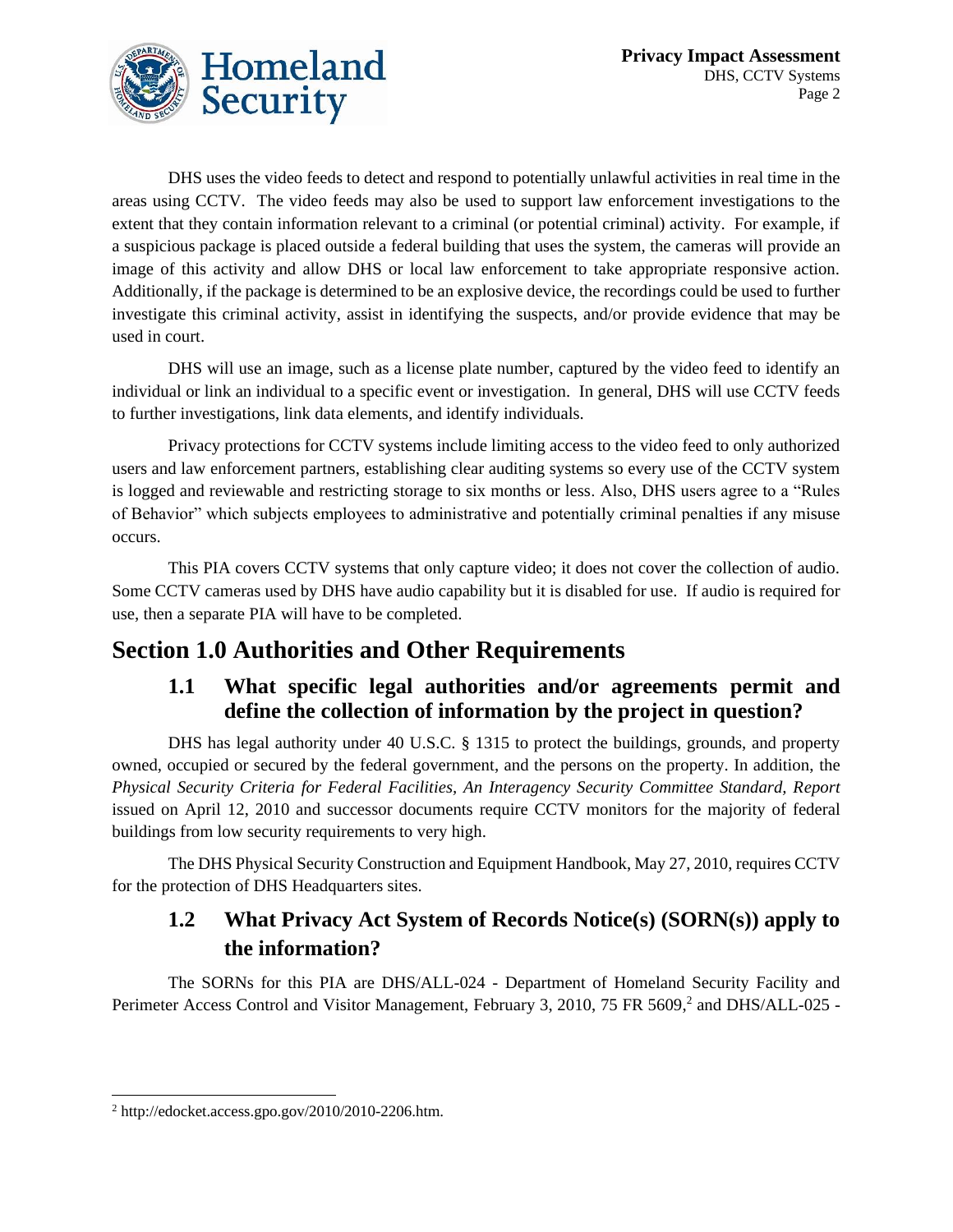

Department of Homeland Security Law Enforcement Authority in Support of the Protection of Property Owned, Occupied, or Secured by the Department of Homeland Security, February 3, 2010, 75 FR 5614.<sup>3</sup>

## **1.3 Has a system security plan been completed for the information system(s) supporting the project?**

Each CCTV system should complete an individual system security plan unless the CCTV system is integrated into the other electronic security systems.

#### **1.4 Does a records retention schedule approved by the National Archives and Records Administration (NARA) exist?**

DHS stores recorded video for six months after which the video is automatically deleted in accordance with National Archives and Records Administration (NARA) General Records Schedule (GRS) 21, Items 11 and 18 (routine surveillance motion picture and video recordings).

**1.5 If the information is covered by the Paperwork Reduction Act (PRA), provide the OMB Control number and the agency number for the collection. If there are multiple forms, include a list in an appendix.** 

Not applicable.

## **Section 2.0 Characterization of the Information**

#### **2.1 Identify the information the project collects, uses, disseminates, or maintains.**

DHS places the CCTV cameras around the perimeter and inside of DHS facilities and buildings, including parking lots, entrance and exits, and secured areas. The CCTV cameras may capture facial images of employees and visitors to DHS buildings and images of license plates that are parked or driving through the parking lot.

Additionally, some CCTV systems collect metadata. Metadata describes other data. It provides information about a certain item's content. For example, an image may include metadata that describes how large the picture is, the color depth, the image resolution, when the image was created, and other data. A text document's metadata may contain information about how long the document is, who the author is, when the document was written, and a short summary of the document. Regarding a CCTV system, some examples are camera name, location, time, and date. The data is used to manage the CCTV feeds and footage files.

DHS uses the video feeds captured through CCTV to aid in crime prevention and criminal investigations, enhance officer safety, secure physical access, promote cost savings, and assist in terrorism investigation or terrorism prevention.

CCTV recordings may provide investigators with leads when investigating crimes occurring at

<sup>3</sup> http://www.gpo.gov/fdsys/pkg/FR-2010-02-03/html/2010-2207.htm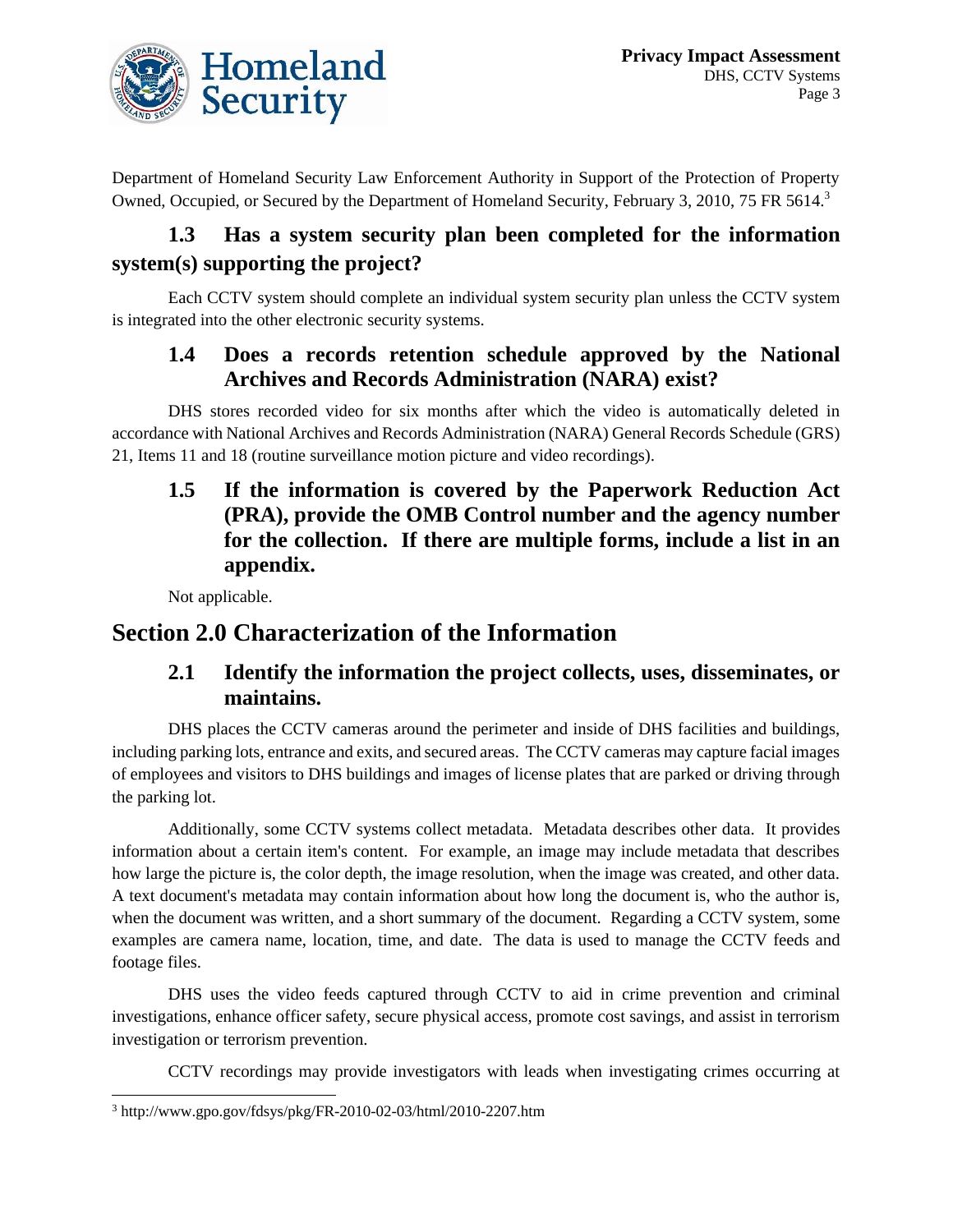

protected federal facilities. For example, CCTV records may assist investigators in identifying persons who were in the area when a crime occurred, or identify suspects or vehicles fleeing the area. These videos may also become evidence in a subsequent criminal prosecution.

CCTV images can provide DHS personnel with real-time information on suspicious activities that may be related to terrorist activity, such as terrorist surveillance or actions in preparation for a terrorist attack. In addition, the CCTV recordings can be used for investigative and prosecutorial purposes in the event of an attack. DHS uses CCTV images to identify individuals and may try to identify individuals through other data elements like a license plate number captured by a CCTV feed.

Cameras are not placed in places with a reasonable expectation of privacy such as inside a bathroom or changing room.

If audio ability is incorporated and enabled into the CCTV system, then a separate PIA will have to be completed.

## **2.2 What are the sources of the information and how is the information collected for the project?**

CCTV systems record video from a variety of ranges and with differing zooming capabilities. The cameras may record passersby on public streets and DHS employees accessing a secured area. CCTV cameras collect video images through real-time monitoring with streaming and storage onto a storage device.

Zooming capability allows for the recording of textual information such as license plate numbers or text written on a person's belongings. Cameras contain low-light technology to support detection of unauthorized or suspicious activities at night. Most cameras are fixed but others use pan/tilt/zoom capability with manual tracking, which allows the individual monitoring the CCTV feed to adjust the camera in real time to gain the best image of any suspicious or illegal activity of interest that is occurring. Tracking, which can be manual or occur when the cameras automatically track people or other moving objects in the field of view,, is used so security personnel may follow the activity of a single individual within viewing areas that contain a large number of people.

## **2.3 Does the project use information from commercial sources or publicly available data? If so, explain why and how this information is used.**

Depending on the angle and zoom of the CCTV camera, video of an individual may be collected from a public space. Public areas surrounding federal facilities are monitored by CCTV systems. The video is used to render property safe and secure for federal employees, provide a cost-effective method to monitor a location, and deter against future crime or attack.

#### **2.4 Discuss how accuracy of the data is ensured.**

CCTV cameras collect real-time video of the activities occurring within their viewing space in or near federal buildings. The videos are altered through a compression algorithm in order to be stored in an array of hard drives but otherwise are not modified or changed to alter the recorded activities. CCTV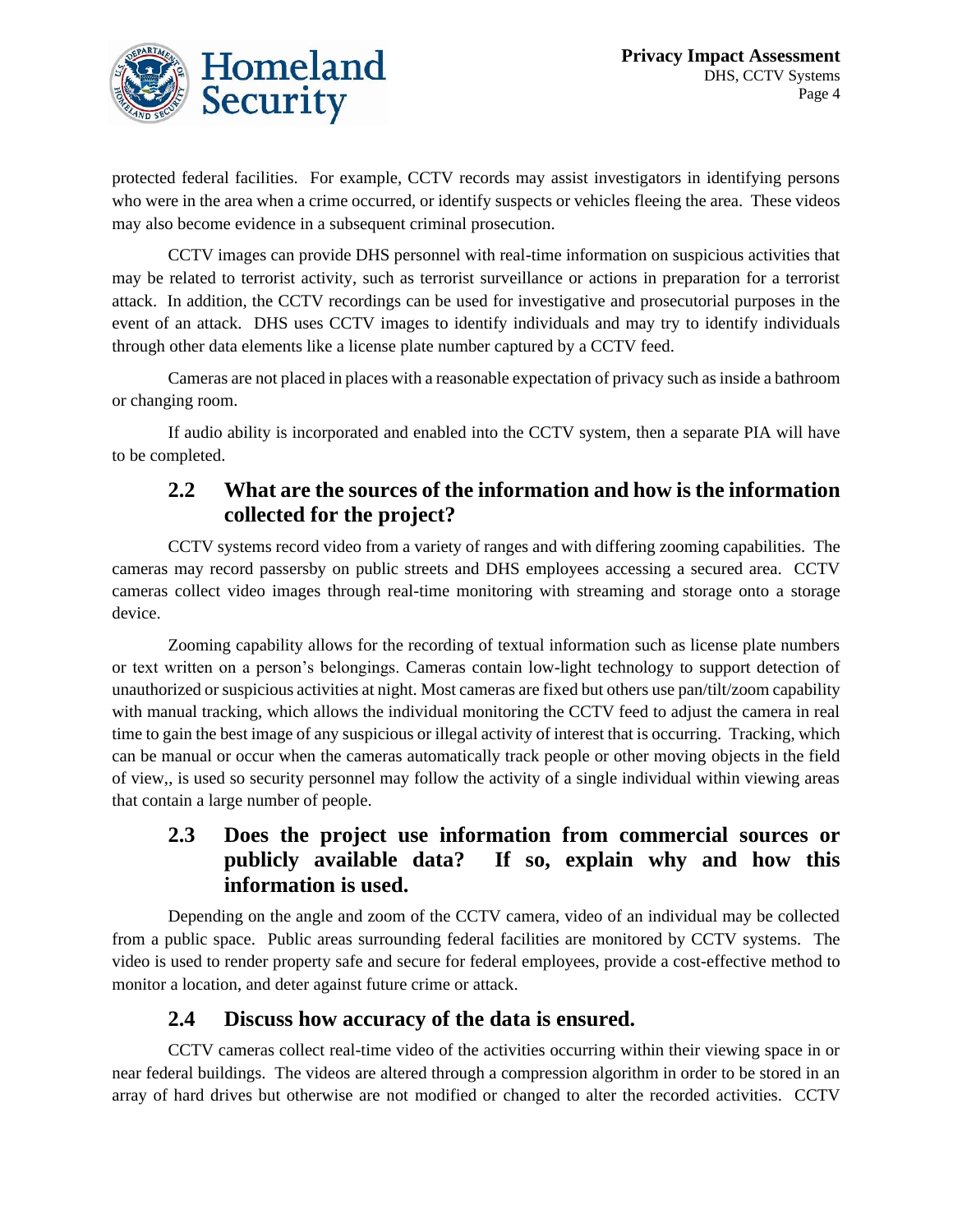

cameras only record what is occurring in real time; there is no editing feature or ability to change the image. Users can zoom or pan the cameras to follow one individual but it is unlikely that incorrect information about a person is produced from the CCTV cameras.

Only authorized personnel have access to the stored video data, and all DHS employees must agree to a general "Rules of Behavior" before logging into any DHS system. The "Rules of Behavior" list the specific uses for the system and a notice that use of the system is audited through logs. The misuse of any system will subject employees to administrative and potentially criminal penalties. Additionally, all DHS CCTV systems will be password-protected and access is restricted to only authorized users.

#### **2.5 Privacy Impact Analysis: Related to Characterization of the Information**

**Privacy Risk:** The cameras will collect more information than is necessary to accomplish the purpose by the CCTV cameras.

**Mitigation:** This is mitigated by the placement of cameras in public places as opposed to bathrooms or other areas where individuals have a reasonable expectation of privacy. The purpose of the CCTV cameras are to protect the buildings, grounds, and property owned, occupied or secured by the federal government, and the persons on the property. CCTV cameras are only used to render property safe and secure for federal employees and deter against future crime or attack.

**Privacy Risk:** Video that is not relevant and necessary to accomplishing the mission will be collected and not recorded over.

**Mitigation:** DHS only uses the video feeds to detect and respond to potentially unlawful activities in real time or to support law enforcement investigations and prosecutions to the extent that they contain information relevant to a criminal (or potential criminal) activity. All other video feed is automatically overwritten once the storage capacity has reached its limit.

This is also mitigated by the "Rules of Behavior" users must sign and by administrative and potentially criminal penalties.

## **Section 3.0 Uses of the Information**

#### **3.1 Describe how and why the project uses the information.**

Information on the video is used by DHS and federal, state and local law enforcement to detect and respond to potentially unlawful activities in real time in the areas surrounding federal facilities using DHS cameras. The information may also be used to support law enforcement investigations and prosecutions to the extent it contains information relevant to a criminal or potentially criminal activity. For example, if a suspicious package is placed outside a federal building that uses a DHS camera, the system would provide a real-time notification of this activity and allow DHS and federal, state and local law enforcement to take appropriate responsive action. Additionally, if the package is determined to be an explosive device, the recordings could be used to further investigate this criminal activity, assist in identifying the perpetrators, and/or provide evidence that may be used in court.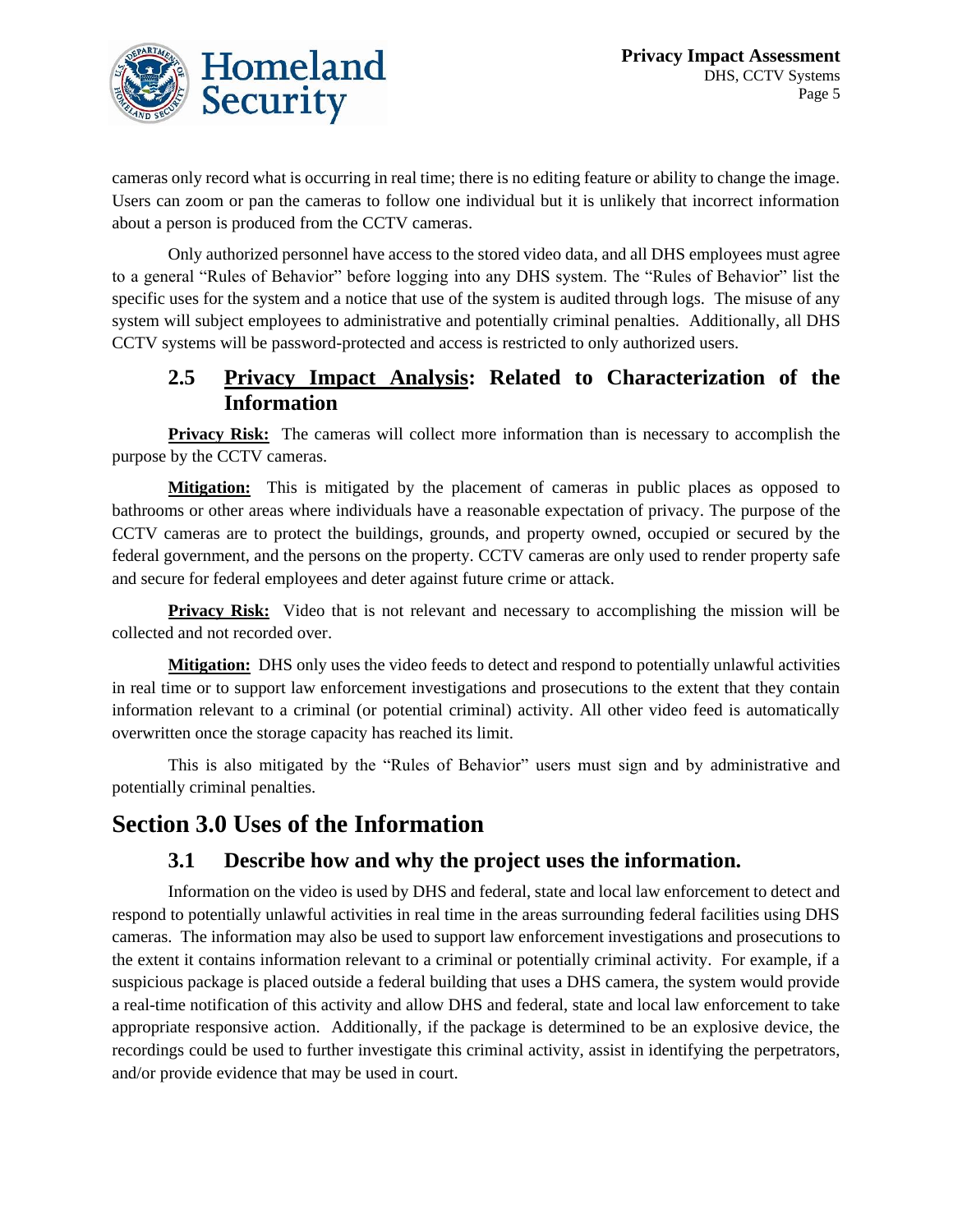

**3.2 Does the project use technology to conduct electronic searches, queries, or analyses in an electronic database to discover or locate a predictive pattern or an anomaly? If so, state how DHS plans to use such results.** 

The DVR/NVR software is used to search for a specific video event or image.

#### **3.3 Are there other components with assigned roles and responsibilities within the system?**

DHS investigations unit, property crimes unit and security have access to the video but only after a supervisor approves dissemination.

Each CCTV system will have a policy in place outlining internal sharing including retention limits, access and what authority grants sharing.

## **3.4 Privacy Impact Analysis: Related to the Uses of Information**

**Privacy Risk:** CCTV cameras may be used for improper surveillance or record more than is necessary.

**Mitigation:** The purpose behind DHS' use of a CCTV system is to detect and deter criminal activity, and to provide investigatory leads only. DHS cameras covered by this PIA do not record or transmit sound (i.e., audio).

Additionally, all DHS CCTV systems are password-protected and access is restricted to only those who monitor the video feeds. The system tracks the users and will be periodically reviewed for misuse and discriminatory practices.

Finally, "Rules of Behavior" must be agreed to before any use of the system. The misuse of any system will subject employees to administrative and potentially criminal penalties.

**Privacy Risk:** Unauthorized access to a DHS system video feed may occur.

**Mitigation:** The risk is mitigated by the fact that the video feed is secured during transmission and only videos of stored data are available. Videos of stored data may only be released to those with law enforcement needs or in response to FOIA requests and DHS authorized personnel must grant permission for this release.

Users of any DHS system must read and sign a "Rules of Behavior" for use and operation of the system. The system itself limits the potential for misuse of the information on the video because it is not retained for a significant period of time. In addition, DHS personnel are subject to criminal and administrative penalties if they misuse the system for unauthorized purposes.

**Privacy Risk:** Use of CCTV cameras may restrict freedom of speech or association.

**Mitigation:** The system does not in any way restrict freedom of speech or association. The images are primarily used to detect and deter criminal activity. The images are not used to restrict or investigate lawful rallies and associations. The occurrence of First Amendment-protected activity, such as a protest or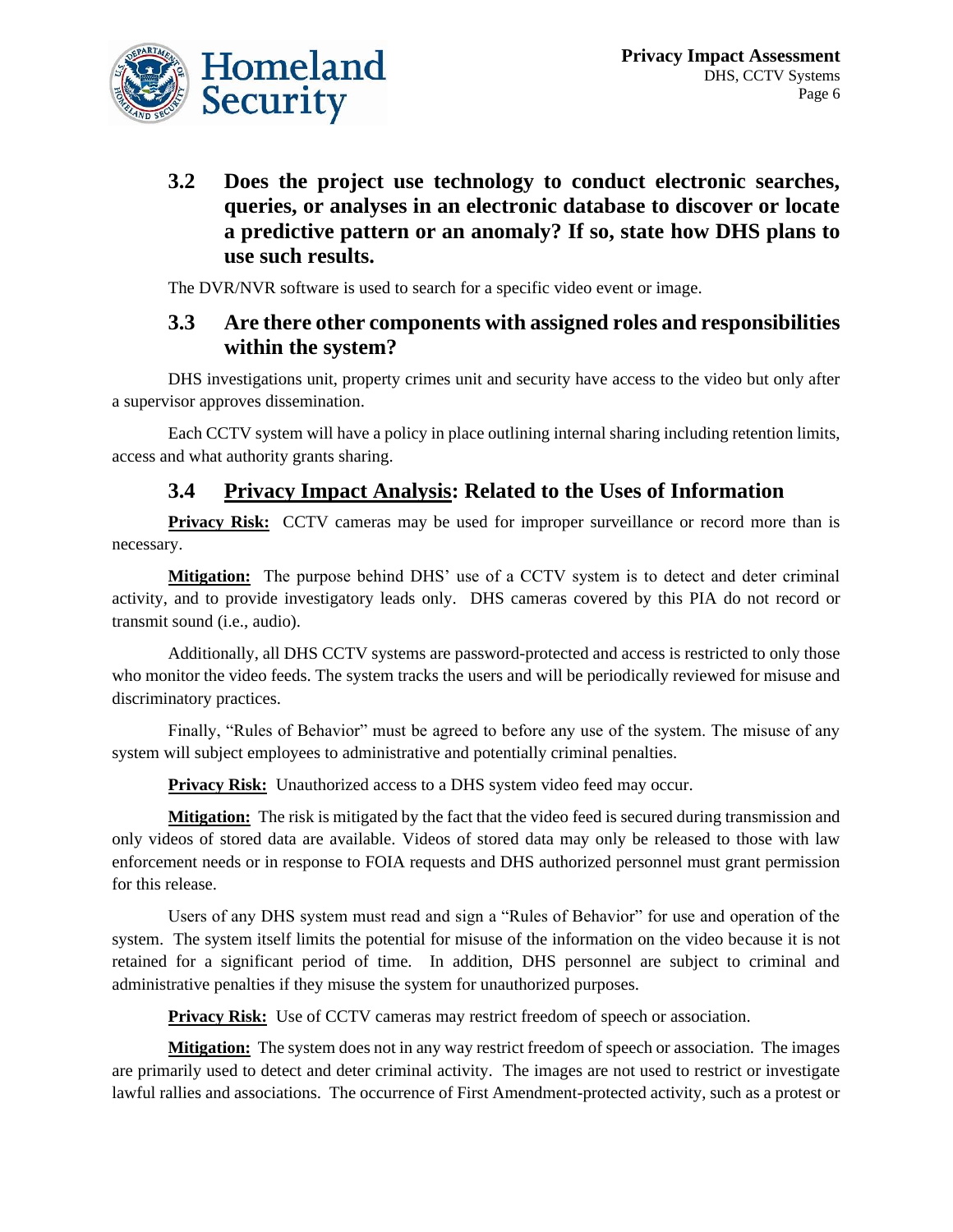

rally outside a federal facility, is treated by DHS like any other activity that may be captured by a DHS camera. Unless there is evidence of criminal activity that must be investigated or prosecuted, DHS will not maintain those images for longer than the storage capacity of the DVR. DHS shares images only for legitimate law enforcement purposes or in response to FOIA requests.

## **Section 4.0 Notice**

## **4.1 How does the project provide individuals notice prior to the collection of information? If notice is not provided, explain why not.**

All DHS CCTV systems provide notice of the surveillance camera. Signs are posted in public areas, in written format or in pictograms. An example of the type of wording provided in such notice signs is:

"This Area Under Video Surveillance."

#### **4.2 What opportunities are available for individuals to consent to uses, decline to provide information, or opt out of the project?**

Individuals who enter into or are near federal property do not have a reasonable expectation of privacy and therefore no consent is required. However, as a matter of policy, signs are posted to provide notice of surveillance activities via CCTV cameras.

## **4.3 Privacy Impact Analysis: Related to Notice**

**Privacy Risk:** Members of the public may not see the notice sign or may not be aware of why CCTV cameras are necessary.

**Mitigation:** The risk is mitigated by the publication of this PIA. This PIA makes clear that federal properties are under surveillance by CCTV cameras and why the cameras are necessary. Additionally, it has been a requirement since the 1995 Presidential Policy Memorandum for Executive Departments and Agencies titled *Upgrading Security at Federal Facilities* for federal facilities (where feasible) to install CCTV cameras. Federal buildings must be protected and CCTV is a cost efficient and useful tool to prevent crime and terrorism. The use of CCTV is a common practice throughout the United States in the private, commercial, and federal arenas and is a standard security practice.

## **Section 5.0 Data Retention by the project**

## **5.1 Explain how long and for what reason the information is retained.**

Data is stored for a maximum of six months and then is automatically deleted.

Records which are retrieved pursuant to suspected criminal activity will be retained until any investigative or enforcement action is completed. To retain the footage after the retention period, a supervisor must approve the request and confirm the recordings are relevant to actual or suspected criminal activity.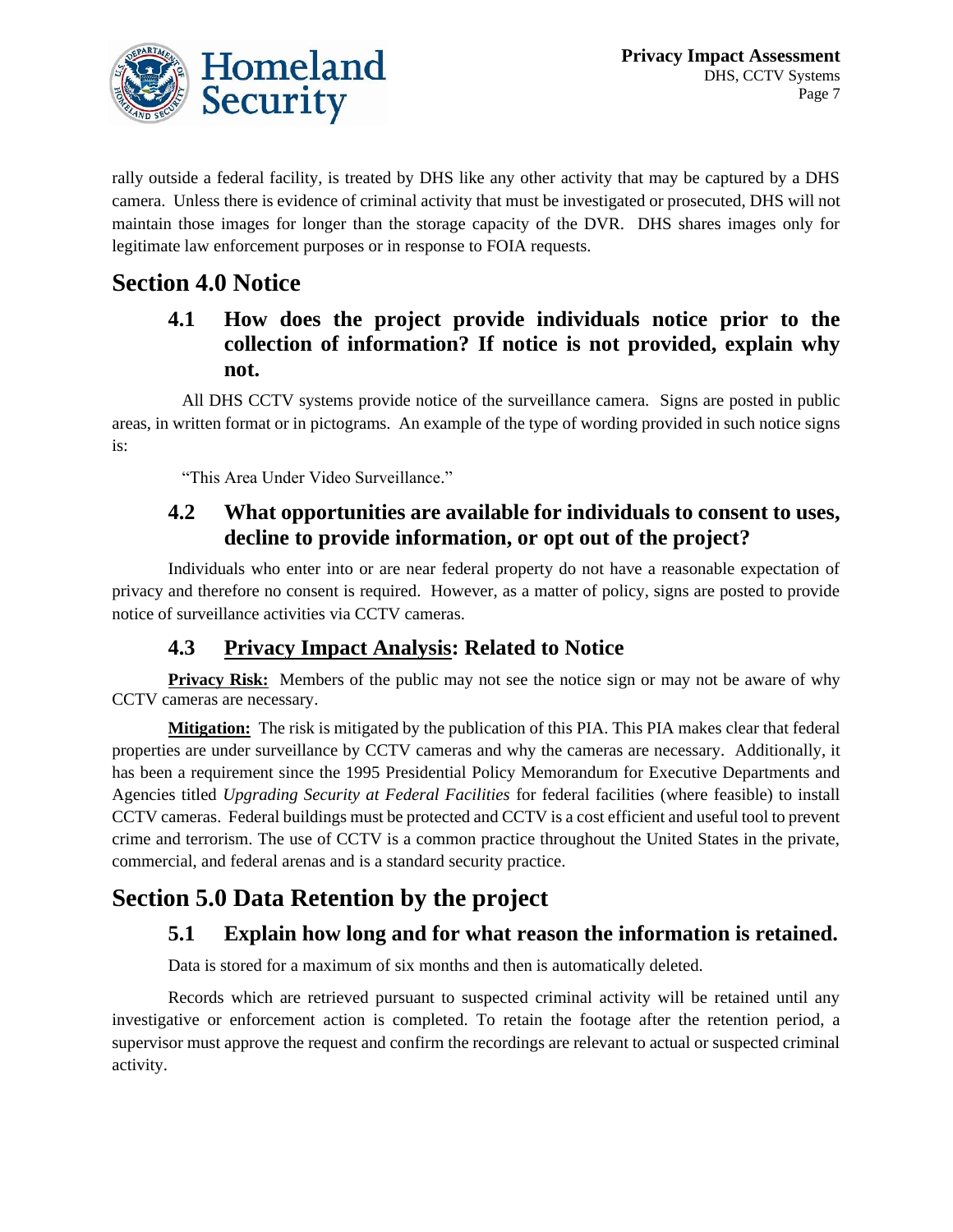

### **5.2 Privacy Impact Analysis: Related to Retention**

**Privacy Risk:** There is a privacy risk that storing video for six months is too long.

**Mitigation:** The retention period is appropriately limited to only retain images for a short length of time, while still allowing DHS to identify potentially relevant video when a crime has occurred but is not immediately reported.

## **Section 6.0 Information Sharing**

## **6.1 Is information shared outside of DHS as part of the normal agency operations? If so, identify the organization(s) and how the information is accessed and how it is to be used.**

Local, state and federal government agencies have access to several DHS CCTV systems (see appendix: Livewave). Additionally, individuals who were victims of a crime, criminal defendants or members of the public through a Freedom of Information Act request may request copies of the video.

Information from the CCTV cameras will be used by federal agencies and local law enforcement to detect and respond to potentially unlawful activities in real time in the areas surrounding federal facilities. The information may also be used to support law enforcement investigations and prosecutions to the extent it contains information relevant to a criminal or potentially criminal activity. For example, if a suspicious package is placed outside a federal building, the system would provide a real-time notification of this activity and allow federal officials or local law enforcement to take appropriate responsive action. Additionally, if the package is determined to be an explosive device, the recordings could be used to further investigate this criminal activity, assist in identifying the perpetrators, and/or provide evidence that may be used in court.

## **6.2 Describe how the external sharing noted in 6.1 is compatible with the SORN noted in 1.2.**

Routine uses of records associated with visiting DHS facilities are addressed in; DHS/ALL – 024 Facility and Perimeter Access Control and Visitor Management, January 16, 2009, 74 FR 3081; and DHS/ALL-025 - Department of Homeland Security Law Enforcement Authority in Support of the Protection of Property Owned, Occupied, or Secured by the Department of Homeland Security February 3, 2010, 75 FR 5614.

#### **6.3 Does the project place limitations on re-dissemination?**

Consistent with the original collection, disclosure to federal, state and local law enforcement agencies must be for terrorism and law enforcement purposes only.

Depending on the CCTV system the video can be shared through discrete portions of video footage or via hard copy.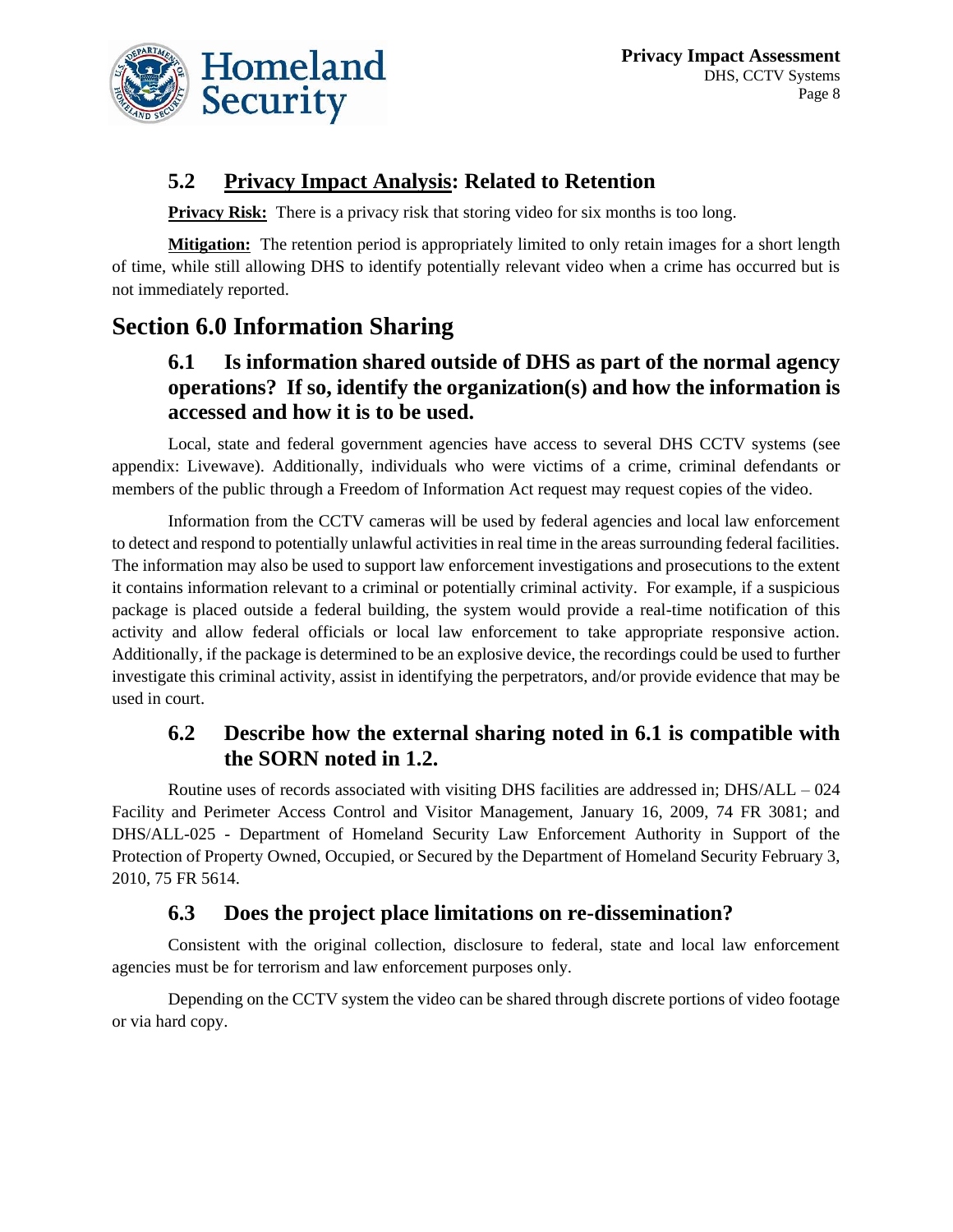

## **6.4 Describe how the project maintains a record of any disclosures outside of the Department.**

Each individual CCTV system should maintain a record of all disclosures outside of the Department. This includes state, local and federal law enforcement.

### **6.5 Privacy Impact Analysis: Related to Information Sharing**

**Privacy Risk:** There may occur unauthorized or inappropriate sharing of CCTV images outside of DHS.

**Mitigation:** In most cases, external partners do not have real-time access to the video feeds. They may receive the video after it has been recorded which prevents inappropriate viewing of the public or specific locations by non-DHS users. External partners with access to DHS video feeds must follow specific memoranda of understanding or rules of behavior, as appropriate.

Requests for video must be approved by a supervisor and must be requested before the DVR overwrites the video. The DVR recordings are deleted by over-writing when the storage capacity is exceeded or within six months, whichever is shorter.

## **Section 7.0 Redress**

#### **7.1 What are the procedures that allow individuals to access their information?**

Individuals may access their information by submitting a Freedom of Information Act/Privacy Act (FOIA/PA) request to the DHS FOIA Office at 245 Murray Lane SW, Washington, D.C. 20528. Generally CCTV Systems do not record or retrieve information by personal identifiers so it will be difficult for an individual to find and view a particular video. Additionally, videos are only stored for a maximum of six months and in some cases, a much shorter period of 30 days or less, depending on the age and condition of the equipment. The video is then recorded over, which limits the amount of time an individual has to access the video. Accordingly, an individual wishing to access their information should provide a detailed description, such as the address or physical location of the CCTV system, the date and approximate time the video or image was taken, or other identifying information that will assist DHS in locating the requested record.

For more information on specific procedures for submitting a FOIA/PA request, see http://www.dhs.gov/foia.

#### **7.2 What procedures are in place to allow the subject individual to correct inaccurate or erroneous information?**

Video image cannot be corrected given it captures the events in real time, but an individual may complete a FOIA request to view the image. See the appendix for specifics on which department to contact.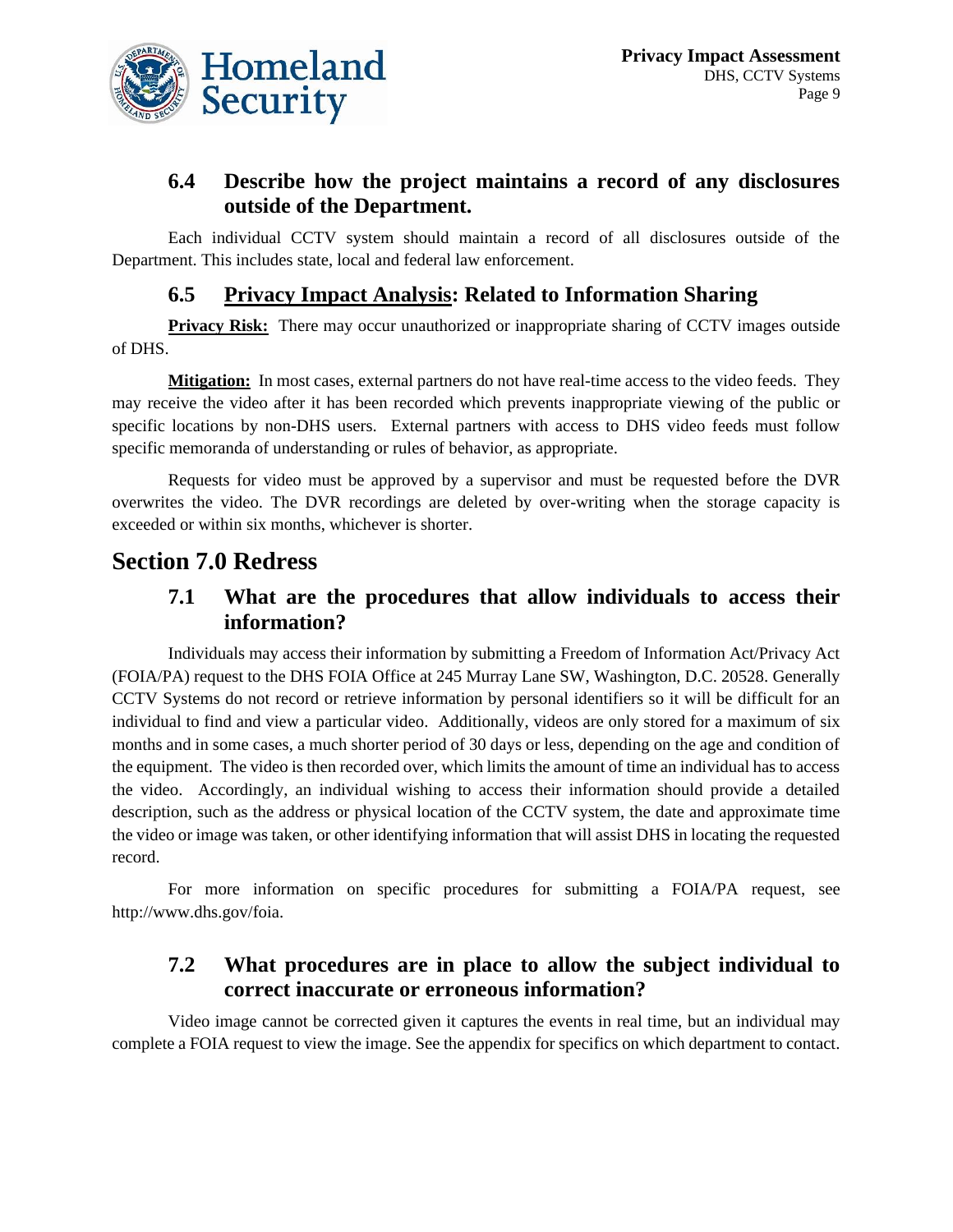

## **7.3 How does the project notify individuals about the procedures for correcting their information?**

This PIA serves to notify individuals about the procedures to correct their information. Consult the appendix for more specific details.

## **7.4 Privacy Impact Analysis: Related to Redress**

**Privacy Risk:** The period of time for redress for an individual is very short. In most cases, video is not retained longer than six month.

**Mitigation:** Given the nature of CCTV systems, a robust program to permit access, review, and correction of the video cannot be provided. This lack of direct access and formal redress mechanism represent a risk to individual privacy, however it is necessary given the utility of CCTV systems and the retention rates. While some individuals will not have a formal mechanism for access or redress, DHS has internal mechanisms to correct inaccuracies and protect against abuse through the auditing system and the "Rules of Behavior" for users.

## **Section 8.0 Auditing and Accountability**

#### **8.1 How does the project ensure that the information is used in accordance with stated practices in this PIA?**

Only authorized users are allowed to view the video feeds of DHS CCTV systems. The log-in and use of the system is traceable to a particular user and periodically audited for misuse and discriminatory practices.

The system is audited when an employee with access leaves the organization or when called for by a supervisor. The audit is performed by someone within the organization but separate from the operational team.

#### **8.2 Describe what privacy training is provided to users either generally or specifically relevant to the project.**

Training is provided to all DHS employees on handling of PII and correct uses of relevant systems. Training includes privacy, technical aspects of the system, and disciplinary procedures for violations. Training should also be extended to external and internal partners who may view the system in real-time.

## **8.3 What procedures are in place to determine which users may access the information and how does the project determine who has access?**

Several security controls are in place to ensure unauthorized access does not occur including signal encryption and password protection.

Only authorized users are allowed to view the video feeds of DHS CCTV systems. The log-in and use of the system is traceable to a particular user and periodically audited for misuse and discriminatory practices. The DVRs themselves are also physically protected against unauthorized access.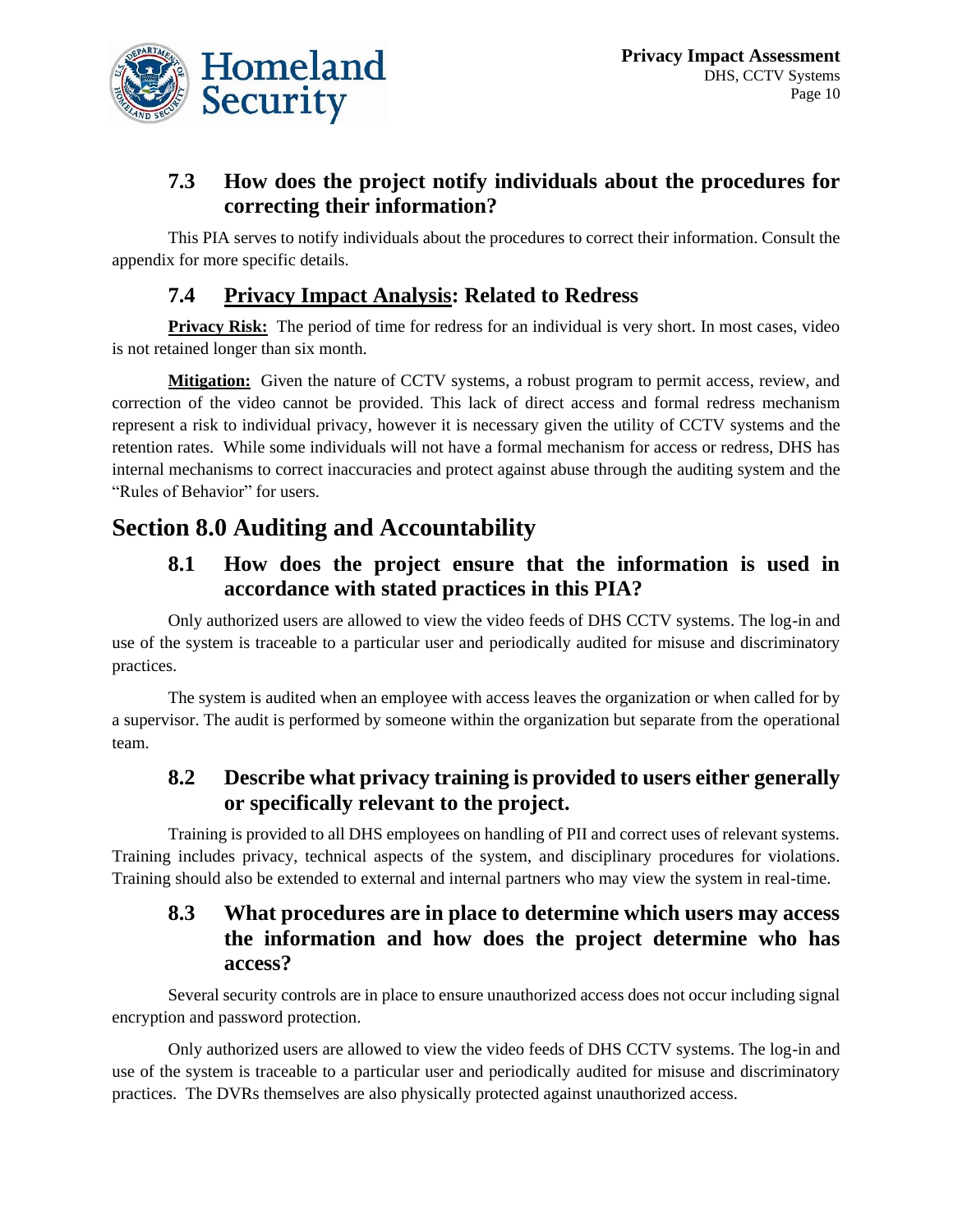

Finally, "Rules of Behavior" must be agreed to and signed before any use of the system. The misuse of any system will subject employees to administrative and potentially criminal penalties. Additionally, an internal policy must be in place detailing access rules and violations, including any internal or external partners.

## **8.4 How does the project review and approve information sharing agreements, MOUs, new uses of the information, new access to the system by organizations within DHS and outside?**

DHS has formal and informal agreements with state, local and federal government agencies granting access to CCTV systems. The purpose behind these agreements is to share information if crossjurisdictional law enforcement is needed, i.e., if the local police department has to investigate criminal activity that occurred or is occurring in the proximity of the federal building, and to perform night time perimeter viewing for safety and security reasons.

These agreements should discuss: usage, retention period, access, dissemination and security of the system. DHS Component Privacy Offices will periodically audit these agreements to ensure accuracy and compliance.

## **Responsible Officials**

Kevin Crouch Office of Security Department of Homeland Security

## **Approval Signature**

Original signed and on file with the DHS Privacy Office.

Mary Ellen Callahan Chief Privacy Officer Department of Homeland Security

\_\_\_\_\_\_\_\_\_\_\_\_\_\_\_\_\_\_\_\_\_\_\_\_\_\_\_\_\_\_\_\_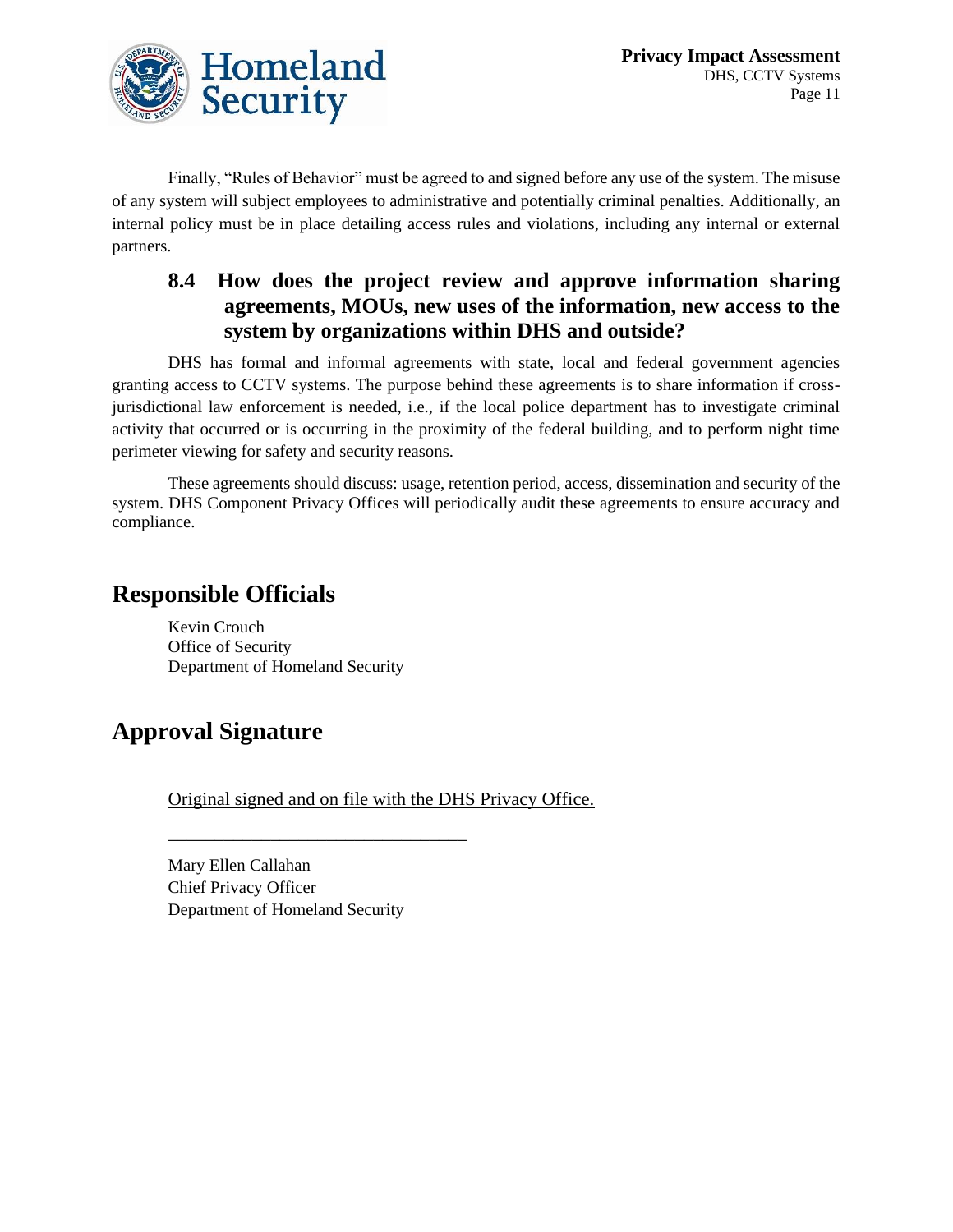

## **Appendix**

### *PIAs*

#### **Livewave CCTV System** (DHS/NPPD/PIA-012, September 17, 2009)

The Livewave Closed-Circuit Television (CCTV) system is owned and operated by the Federal Protective Service (FPS), an operational component within National Protection and Programs Directorate (NPPD). The Livewave CCTV system is a video-only recording system installed in several secure federal facilities in New England. Livewave is similar to other FPS CCTV surveillance systems in secure federal buildings with the exception that it can be viewed and controlled remotely over an Internet connection, whereas other FPS CCTV systems are monitored on site. Remote viewing allows FPS to maximize staffing resources by centralizing system monitoring.

In addition to the requirements listed in this PIA, the Livewave CCTV System follows the following guidelines:

- Livewave can be viewed and controlled remotely over an internet connection allowing for remote viewing of real time images.
- The Boston Massachusetts Police Department has been provided access to the external Livewave CCTV feed for one federal building in Boston but does not have access to the DVR or the ability to control the tracking features on the camera.
- External partners are required to read and sign the "Rules of Behavior."
- The retention period for video footage is a maximum of one month unless the video contains information that is relevant to actual or suspected criminal authority.

#### **Nebraska Avenue Complex CCTV System** (DHS/ALL/PIA-035, March 2, 2011)

The Department of Homeland Security (DHS), Office of the Chief Security Officer (OCSO), Physical Access Security Division (PHYSD) operates the Physical Access Control System (PACS). PACS is designed to coordinate access control, intrusion detection, and video surveillance at DHS Headquarters (HQ) facilities in the National Capital Region (NCR), primarily the Nebraska Avenue Complex (NAC). The purpose of the system is to enable OCSO PHYSD and its Force Protection Branch (FPB) personnel, including security guards, the ability to obtain current state visual information as well as information on or related to a security-related incident that is happening or has happened and to deter criminal activities.

In addition to the requirements listed in this PIA, the NAC CCTV System follows the following guidelines: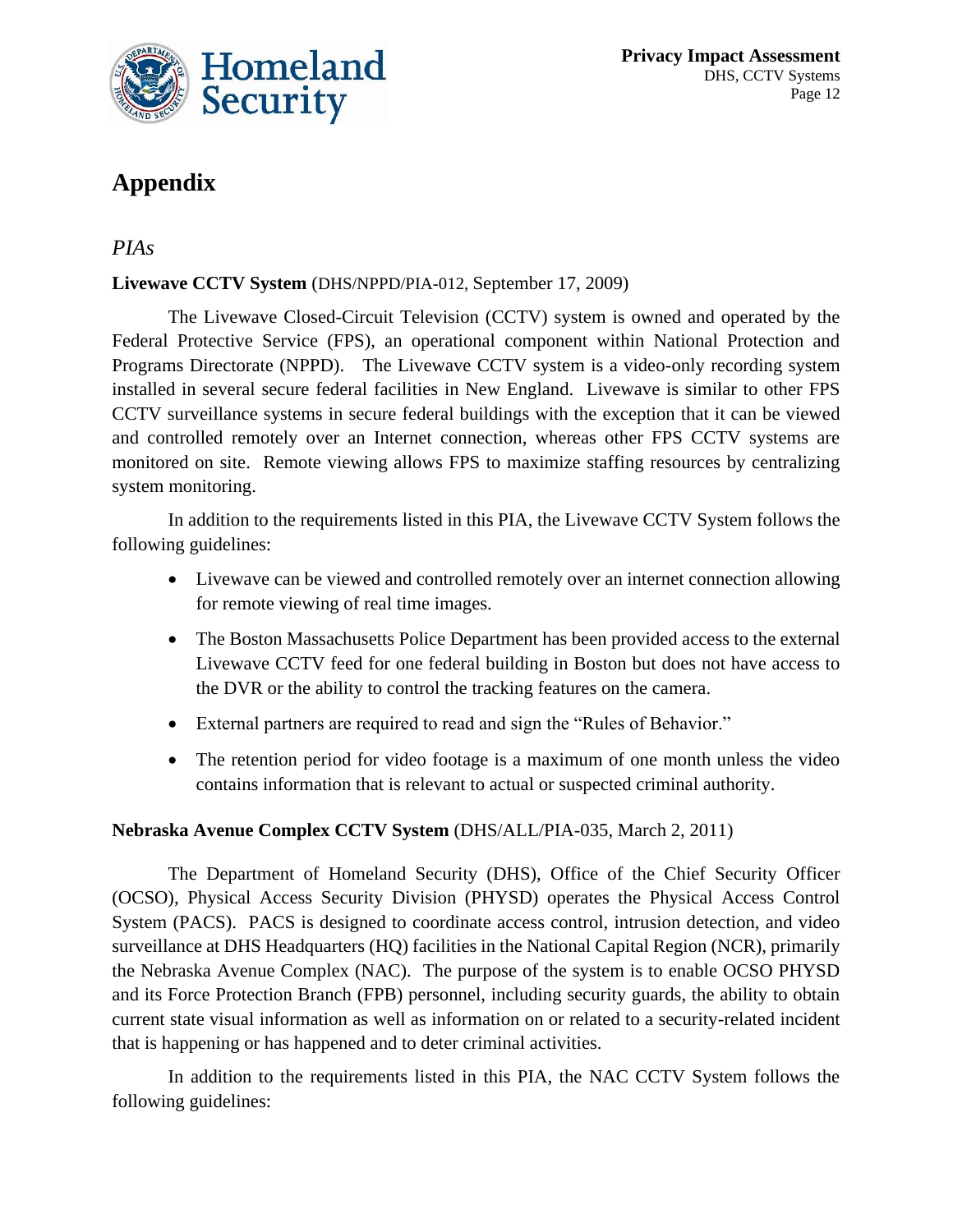

• There is no external sharing of images captured by the NAC CCTV System outside of DHS.

The SORN for this PIA is DHS/ALL-024 – Department of Homeland Security Facility and Perimeter Access Control and Visitor Management, February 3, 2010, 75 FR 5609 (http://edocket.access.gpo.gov/2010/2010-2206.htm).

#### **Security Management CCTV System** (DHS/ICE/PIA-030, August 4, 2011)

The Security Management Closed-Circuit Television System (SM-CCTV System) is owned and operated by U.S. Immigration and Customs Enforcement (ICE). The SM-CCTV System is a video-only recording system installed to monitor the interior and exterior of ICE facilities.

In addition to the requirements listed in this PIA, the Security Management CCTV System follows the following guidelines:

- A camera is located in the security command center to monitor the room and what is being viewed on the monitors.
- Auditing of the system occurs once a week.

#### *PTAs*

• NPPD FPS Region 2 CCTV

FPS provides law enforcement and protective security services under Title 40 United States Code, Section 1315, for Federal facilities that have in place closed circuit television cameras (CCTVs) that provide real time, continuous video of the public spaces in, on, and adjoining these Federal facilities. In FPS Region 2, FPS and the New York Police Department (NYPD) realize the critical need for data sharing and cooperation for public safety and law enforcement purposes and will work as partners to enhance the safety and security of the people who live and work in Manhattan. Inasmuch as FPS Region 2 has Facility Security Level IV<sup>4</sup> buildings in this area, FPS has sought to leverage the NYPD's extensive, existing network of countermeasures to augment the security of those Federal facilities protected by FPS. Toward that end, FPS has entered into a formal Memorandum of Understanding (MOU) with the NYPD that incorporates the following key elements:

<sup>4</sup> On March, 10, 2008, the Interagency Security Committee issued new standards for determining the security level of Federal facilities that supersede the standards developed in the Department of Justice's 1995 Vulnerability Assessment Guidelines. These guidelines have five security levels. A level IV facility has over 450 employees, a high volume of public contact, and includes high-risk law enforcement and intelligence agencies.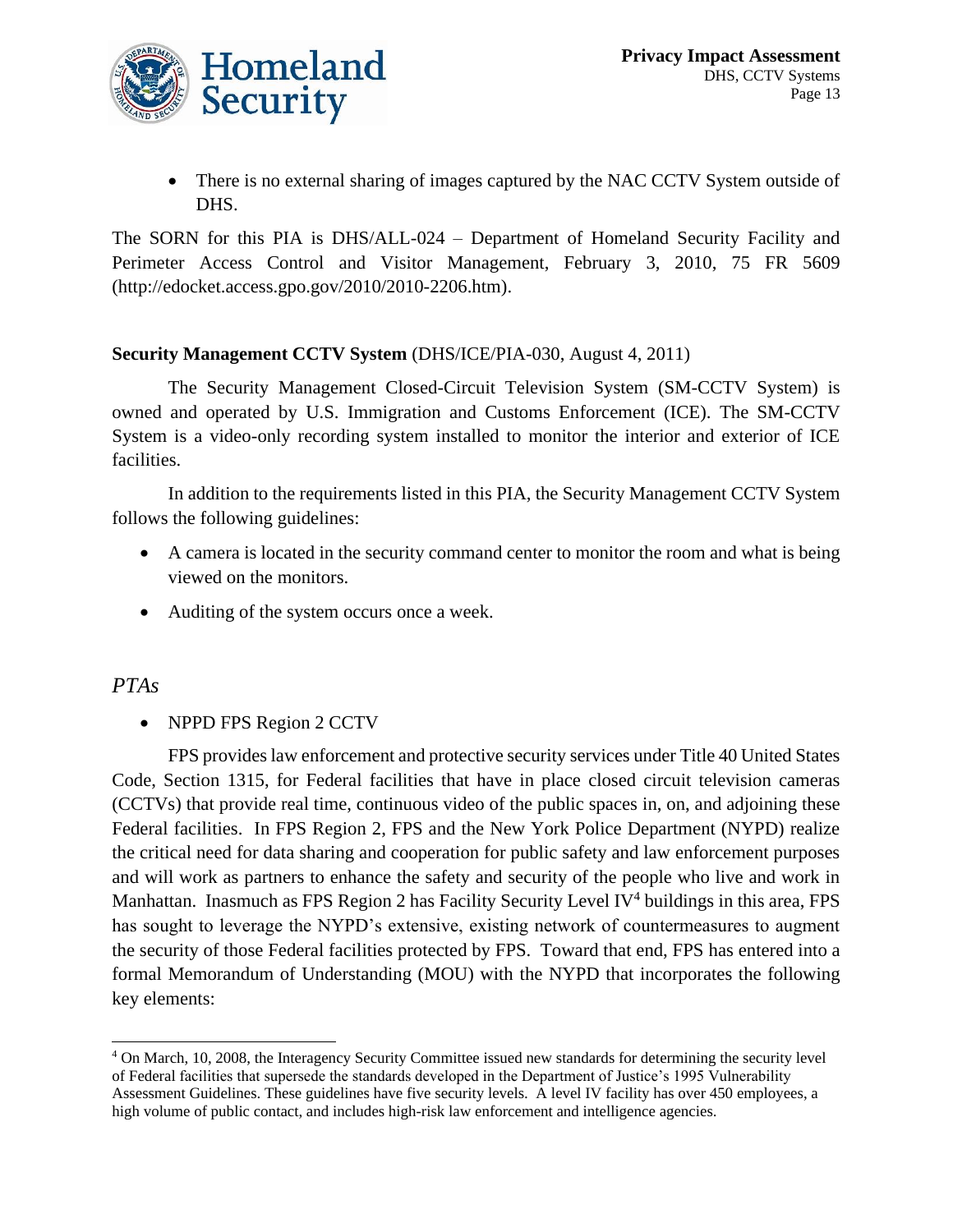

- FPS will share its CCTV feeds with NYPD (all camera views will be of public space; includes metadata).
- NYPD may retain and archive video from FPS CCTV feeds for up to 30 days.
- FPS will have a full-time seat at the Lower Manhattan Security Coordination Center during business hours to view data collected from all of the FPS locations and for security briefings. (January 4, 2012.)
- US-VISIT CCTV

US-VISIT is installing closed circuit television's (CCTV) in the publicly-accessible lobbies of its 3 office locations: 1) 1616 Fort Myer Drive, Arlington, VA; 2) 1550 Wilson Drive, Arlington, VA; 3) 9275 Sky Park Drive, San Diego, CA. Additionally, US-VISIT is installing camera-capable ceiling tiles that will not actually record or contain cameras but will give the effect that it is. The purpose of these efforts is to prevent and deter crime and unauthorized access into the DHS facilities by monitoring the access-controlled entryways from the lobbies and creating the effect of monitoring inside workspaces. (January 23, 2012.)

• NPPD CCTV

NPPD installed a CCTV system to monitor and record the exterior entry and exit points of DHS-controlled areas on the 6<sup>th</sup> and 19<sup>th</sup> floors of 1616 Fort Myer Drive, Arlington, Virginia. The purpose of the system is to deter theft and to provide evidence of suspected crimes and other unauthorized activities. (April 2, 2012.)

• USSS Crown CCTV P3C

The Crown CCTV P3C project is a network consisting of closed-circuit video cameras, video recorders, and monitoring capabilities that captures video feeds monitoring a specific area capable of streaming live video. The upgrade and expansion of CCTV recording and processing servers, plus the introduction of additional cameras include a series of fixed cameras and pan-tiltzoom (PTZ) cameras. The recording devices consist of Digital Video Recorders (DVRs) which use hard drives to store recorded video and Network Video Recorders (NVRs), which use mass storage devices with multiple arrays of hard drives. After the storage capacity is reached, the units automatically overwrite previously recorded video with the most recent images. The purpose of this project is to provide situational awareness to keep property safe and secure for federal employees, and to provide a cost-effective method to monitor a location and to document matters related to national security and legitimate law enforcement purposes (e.g. serious crimes); and to deter against future criminal activity and/or terrorist attack.. (February 22, 2016.)

• PIADC FSS

Plum Island Animal Disease Center (PIADC) is a federally owned and operated facility that conducts animal and biological research for DHS. PIADC is implementing an updated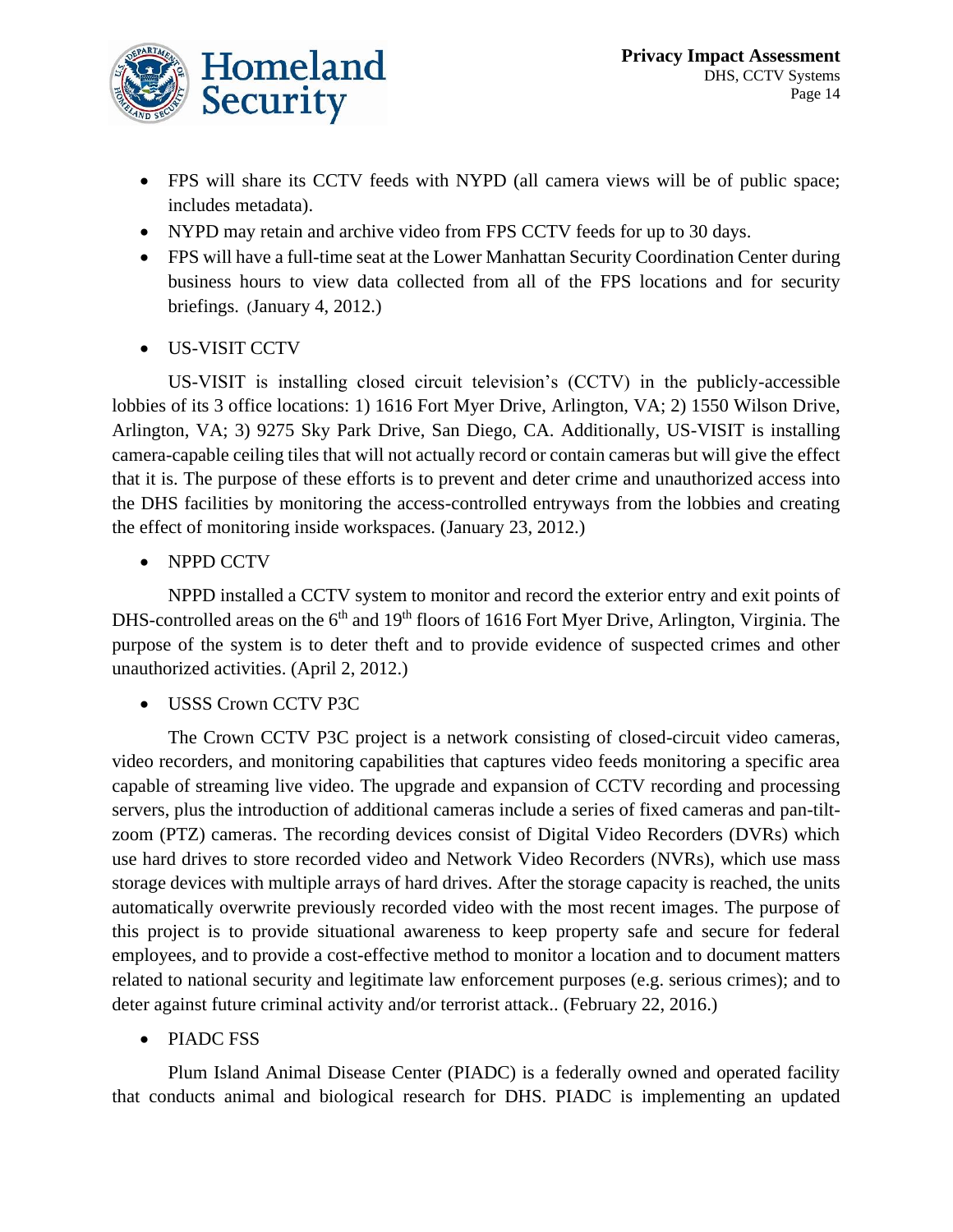

comprehensive facility security system that will include an Electronic Entry Control System (EECS), an Intrusion Detection System (IDS), and a CCTV Surveillance and Assessment System. The CCTV Surveillance and Assessment System will include Digital Video Recorders (DVRs). The static range and zoom range vary, and tracking is done manually. This system uses real-time monitoring to record individuals entering federal facilities. The retention period for video footage is 30 days, and the footage is automatically deleted after the retention period expires. (May 7, 2013.)

#### • FPS WMATA MOU

FPS and the Washington Metropolitan Area Transit Authority (WMATA), Metro Transit Police (MTP) Department realize the critical need for data sharing and cooperation for public safety and law enforcement purposes and will work as partners to enhance the safety and security of the people who live and work in the National Capitol Region. As such, WMATA/MTP is adding FPS as a party to an agreement that will allow FPS access to WMATA/MTP Internet Protocol (IP) cameras at metrorail entrances. WMATA/MTP will share its live CCTV feeds with FPS (all cameras are located at Metro stations throughout NCR) during law enforcement incidents occurring on or near Metro stations. FPS will not retain or share the live video portion of any camera feed or release the location of any camera; nor will FPS manipulate the camera feeds, such as by selecting cameras, camera angles or zoom. (January 8, 2014.)

• CBP Block 1

Block 1 is part of the Border Surveillance Systems (BSS), which is an integrated technology solution to provide enhanced detection, tracking, response, and situational awareness capabilities along the U.S. border. Block 1 system combines day/night cameras with sensors and radar to assist front-line CBP personnel to effectively deter, detect, and resolve illegal cross-border activity along Arizona - Mexico border.

A key part of the Block 1 technology program is the Command and Control (C2) Common Operating Picture (COP), which provides Border Patrol agents the ability to monitor the border with real-time situational awareness of their area of responsibility and act as a force multiplier, allowing fewer agents to cover more ground. (July 15, 2014.)

• CG PACS

The U.S. Coast Guard (USCG) Physical Access Control Systems (CG PACS) encompasses multiple processes and electronic system nodes and applications in order to support: Physical Access Control to all Coast Guard facilities or units or portions thereof; identity verification for all employees, contractors, service providers and visitors; movement monitoring and security camera monitoring and recording of persons, vehicles, buildings, grounds and portions thereof, and Intrusion Detection Systems (IDS) operations.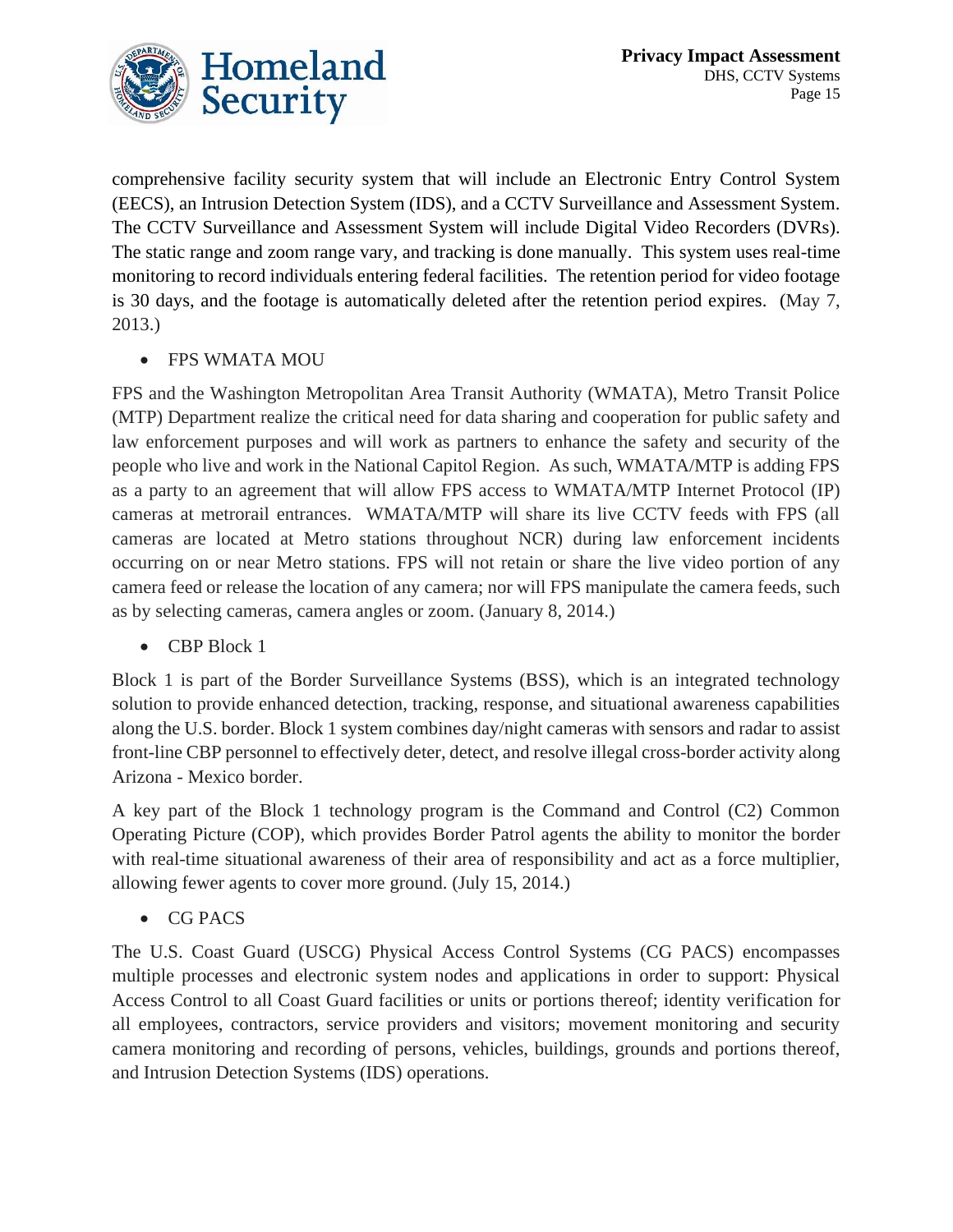

To support physical access control for all USCG facilities, the Coast Guard may install CCTV cameras to monitor USCG Entry Control Points (ECP) and associated traffic lanes, police or guard facilities and houses, weapons ranges, critical infrastructure (power distribution facilities and components, generators, fuel storage, weapons armories and storage, ammunition and pyrotechnics storage, pumping stations, piers, boat ramps, storage facilities and yards, airfields and hangars, information technology facilities/buildings/rooms, antenna fields), building entrances/exits and stairwells, classified material storage and workspaces, walkways, roadways and parking areas in high crime areas and elevators.

• Transportation Security Laboratory (TSL) Video Camera Management System (VCMS)

DHS Science and Technology (S&T) TSL uses a physical security package to protect and secure TSL personnel, facilities, vehicles, and building environmental systems. One system in that package is the VCMS. The VCMS is a CCTV system.

TSL maintains video surveillance of the TSL campus. The VCMS controls and selects which cameras are shown on the monitors viewed by facility guard(s). Account name and password are required for a user to be granted access to the system. No specific names, other than the account holders to the computer, are stored on the VCMS computer. TSL maintains a highly restrictive physical access posture. Only authorized individuals are permitted within the controlled perimeter of the TSL. This limits the number of recognizable, authorized individuals operating within the laboratory perimeter and enables the guard force to more easily identify unauthorized individuals. The cameras are motion-sensed to turn on and off depending on movement in facility. The video footage is stored on the computer for a minimum of 30 days, with the possibility of up to 90 days depending upon the level of activity within the area. After the pre-determined storage period the data is overwritten. The TSL VCMS only cover the grounds of the TSL. At the main entrance, there are signs that state "Security Notice, Video Surveillance in Use on these Premises." (August 28, 2018)

• Federal Emergency Management Agency

FEMA deploys a number of Closed Circuit Television (CCTV) systems throughout the agency in support of its Physical Access Control System (PACS) functions. FEMA's CCTV systems are used to obtain real-time and recorded visual information in and around its federal worksites and facilities to aid in crime prevention and criminal prosecution, enhance officer safety, secure physical access, promote cost savings, and assist in terrorism investigation or terrorism prevention. These systems have the ability to capture images of people, license plates, and any other visual information within range of the cameras. FEMA's CCTV system capability may be used when necessary to protect the health and/or safety of the individuals within the facility. FEMA's video surveillance function is further discussed in its PACS PIA: DHS/FEMA/PIA-051 Physical Access Control System.